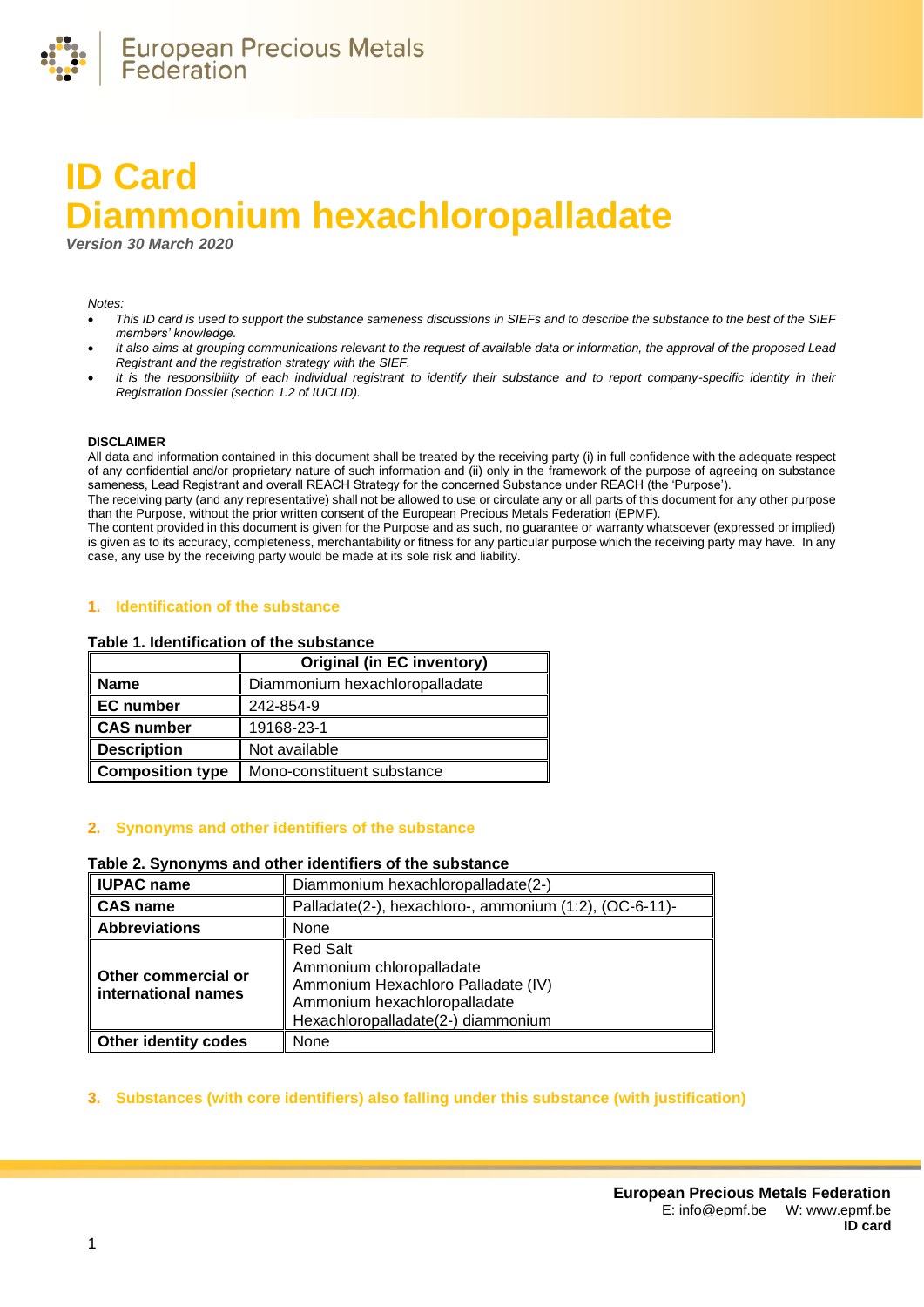

None

# **4. Information related to molecular and structural formula of the substance**

#### **Table 3. Information related to molecular and structural formula of the substance**

| <b>Molecular formula</b>                                   | H8Cl6N2Pd                                |  |
|------------------------------------------------------------|------------------------------------------|--|
| <b>Structural formula</b>                                  | 아남의<br>н—Ñ+-н н—Ñ+-н                     |  |
| <b>Smiles notation</b>                                     | CI[Pd-2](CI)(CI)(CI)(CI)CI.[NH4+].[NH4+] |  |
| <b>Optical activity</b>                                    | Not available                            |  |
| <b>Typical ratio of (stereo) isomers</b>                   | Not available                            |  |
| <b>Molecular Weight / Molecular</b><br><b>Weight range</b> | 355,21 g/mol                             |  |

# **5. Typical composition of the substance**

#### <span id="page-1-0"></span>**Table 4. Typical composition**

|                                | <b>Name</b>                                                                                                                                                                                                                                     | Symbol /<br>Formula                       | Min & Max<br>concentrations<br>(%)§ | <b>Typical</b><br>concentration<br>(%)§§ |
|--------------------------------|-------------------------------------------------------------------------------------------------------------------------------------------------------------------------------------------------------------------------------------------------|-------------------------------------------|-------------------------------------|------------------------------------------|
| <b>Main</b><br>constituent(s)* | Diammonium hexachloropalladate                                                                                                                                                                                                                  | H8Cl6N2Pd                                 | $99,5 - 100$ <sup>\$</sup>          | >99,5                                    |
| $Impurity(ies)*$               | Several minor (especially metallic)<br>impurities which do not affect the<br>classification of the substance because<br>of their non-hazardous nature or<br>because they do not exceed the<br>classification cut-off limits in the<br>substance | e.g. Ag, Au,<br>Cu, Ir, Pb,<br>Pt, Rh, Ru | $0 - 0.5$                           | < 0.5                                    |

**\*** ≥ 80 % (w/w) for mono-constituent substances; ≥ 10 % (w/w) and < 80 % (w/w) for multi-constituent substances.

**#** An impurity is an unintended constituent present in a substance, as produced. It may originate from the starting materials or be the result of secondary or incomplete reactions during the production process. While impurities are present in the final substance, they were not intentionally added.

§ Concentration ranges define the substance sameness criteria agreed by all Consortium Members in preparation of the communication with other SIEF members.

§§ Typical concentration refers to the representative sample used for testing.

\$ Corresponds to 29,8 - 30 % Pd.

The composition given above is typical and should therefore represent the majority of Diammonium hexachloropalladate as manufactured and/or imported in the EEA market. Diammonium hexachloropalladate containing less than 99,5 % Diammonium hexachloropalladate may still be considered to be the same for the purpose of registration under REACH and may be referred to as impure Diammonium hexachloropalladate to distinguish if from the typically pure Diammonium hexachloropalladate.

**6. Information on appearance, physical state and properties of the substance**

# **Table 5. Appearance / physical state / properties of the solid substance**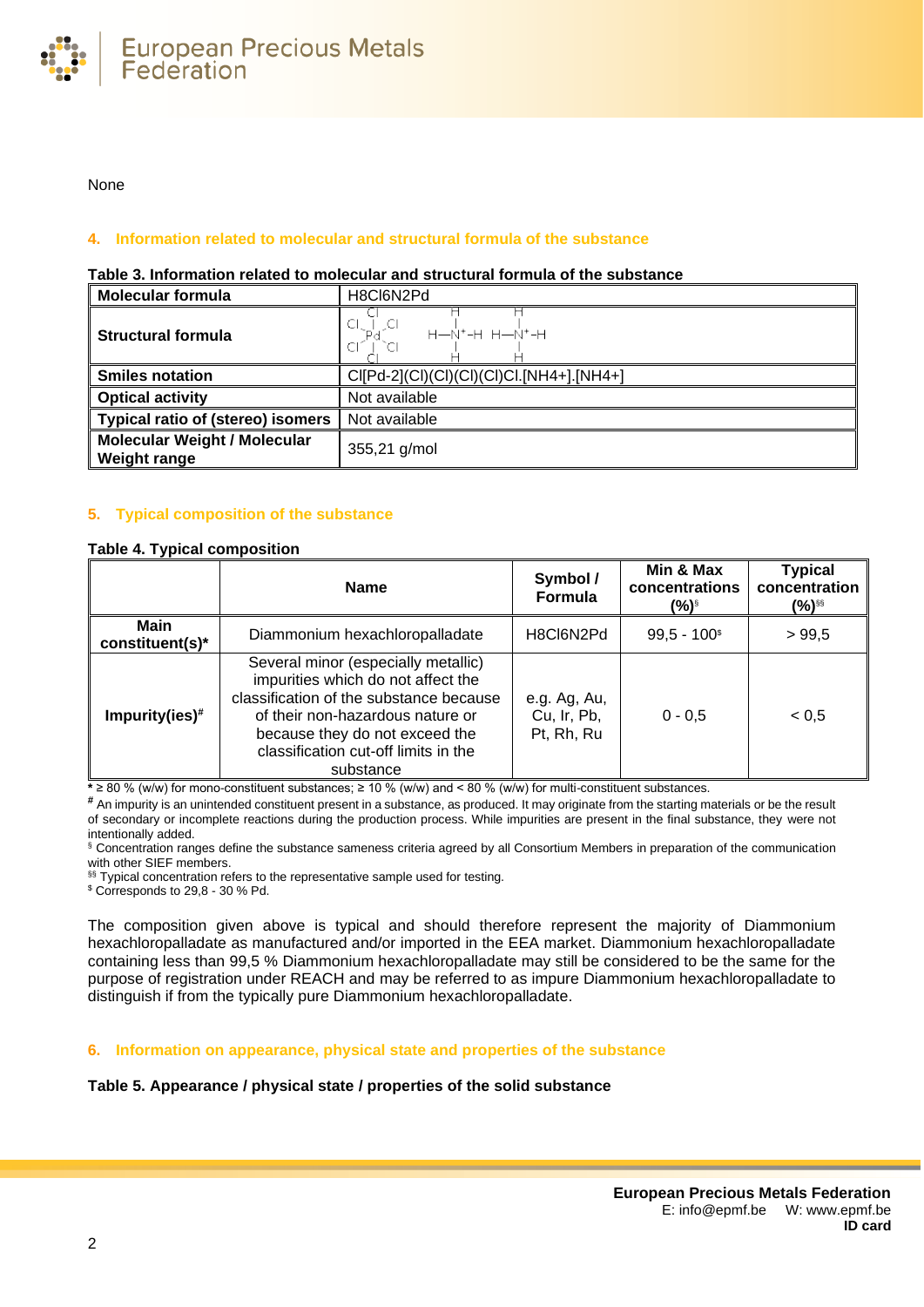

| <b>Physical state</b>                  | Solid                        |  |
|----------------------------------------|------------------------------|--|
| Physical form*                         | Crystalline form             |  |
| Appearance                             | Brown/red lumps and powder   |  |
| Particle size**                        | Fine powder to coarse powder |  |
| Does the solid hydrolyse?#             | No                           |  |
| Is the solid hygroscopic? <sup>§</sup> | No                           |  |

**\*** Crystalline form: solid material whose constituent atoms, molecules, or ions are arranged in an ordered pattern extending in all three spatial dimensions. Amorphous form: solid material whose constituent atoms, molecules, or ions are randomly arranged.

Nanoform: particles in the size range 1 - 100 nm (for full definition of a nanomaterial, see [http://ec.europa.eu/environment/chemicals/nanotech/index.htm#definition\)](http://ec.europa.eu/environment/chemicals/nanotech/index.htm#definition). Fine powder: particles in the size range 100 – 2.500 nm. Coarse powder: particles in the size range 2.500 nm – 1 mm. Massive object: particles in the size range > 1 mm.

**#** Hydrolysis: decomposition (cleavage of chemical bonds) by the addition of water.

**§** Hygroscopic substance: readily attracts moisture from its surroundings in open air, through either absorption or adsorption. Cf. also water/moisture content i[n Table 4.](#page-1-0)

# **7. Analytical data**

Annex VI of REACH requires the registrant to describe the analytical methods and/or to provide the bibliographical references for the methods used for identification of the substance and, where appropriate, for the identification of impurities and additives. This information should be sufficient to allow the methods to be reproduced.

| <b>Parameter / Method</b>                              | <b>Recommended for</b><br>substance identification | <b>Applicable</b> | Not applicable or<br>not recommended |
|--------------------------------------------------------|----------------------------------------------------|-------------------|--------------------------------------|
|                                                        | and sameness check                                 |                   |                                      |
| <b>Elemental analysis</b>                              |                                                    |                   |                                      |
| ICP (ICP-MS or ICP-OES)                                | X                                                  |                   |                                      |
| Atomic absorption<br>spectroscopy (AAS)                |                                                    |                   |                                      |
| Glow discharge mass<br>spectrometry (GDMS)             |                                                    |                   |                                      |
| <b>Molecular analysis</b>                              |                                                    |                   |                                      |
| Infrared (IR) spectroscopy                             | X                                                  |                   |                                      |
| Raman spectroscopy                                     |                                                    |                   | X                                    |
| <b>Mineralogical analysis</b>                          |                                                    |                   |                                      |
| X-Ray Fluorescence (XRF)                               |                                                    | X                 |                                      |
| X-Ray Diffraction (XRD)                                | X                                                  |                   |                                      |
| <b>Morphology and particle sizing</b>                  |                                                    |                   |                                      |
| Electron microscopy (SEM,<br>TEM, $REM$ )* #           |                                                    |                   |                                      |
| Laser diffraction*#                                    | X                                                  |                   |                                      |
| Particle size by other means<br>(e.g. sieve analysis)# |                                                    |                   |                                      |
| Surface area by N-BET*#                                | X                                                  |                   |                                      |
| <b>Other</b>                                           |                                                    |                   |                                      |
|                                                        |                                                    |                   |                                      |

**Table 6. Analytical methods for identification of the substance**

\* Analytical techniques particularly (but not exclusively) relevant for nanomaterials.

# The choice of the technique for particle size depends on the size of the material as manufactured/imported/placed on the market/used.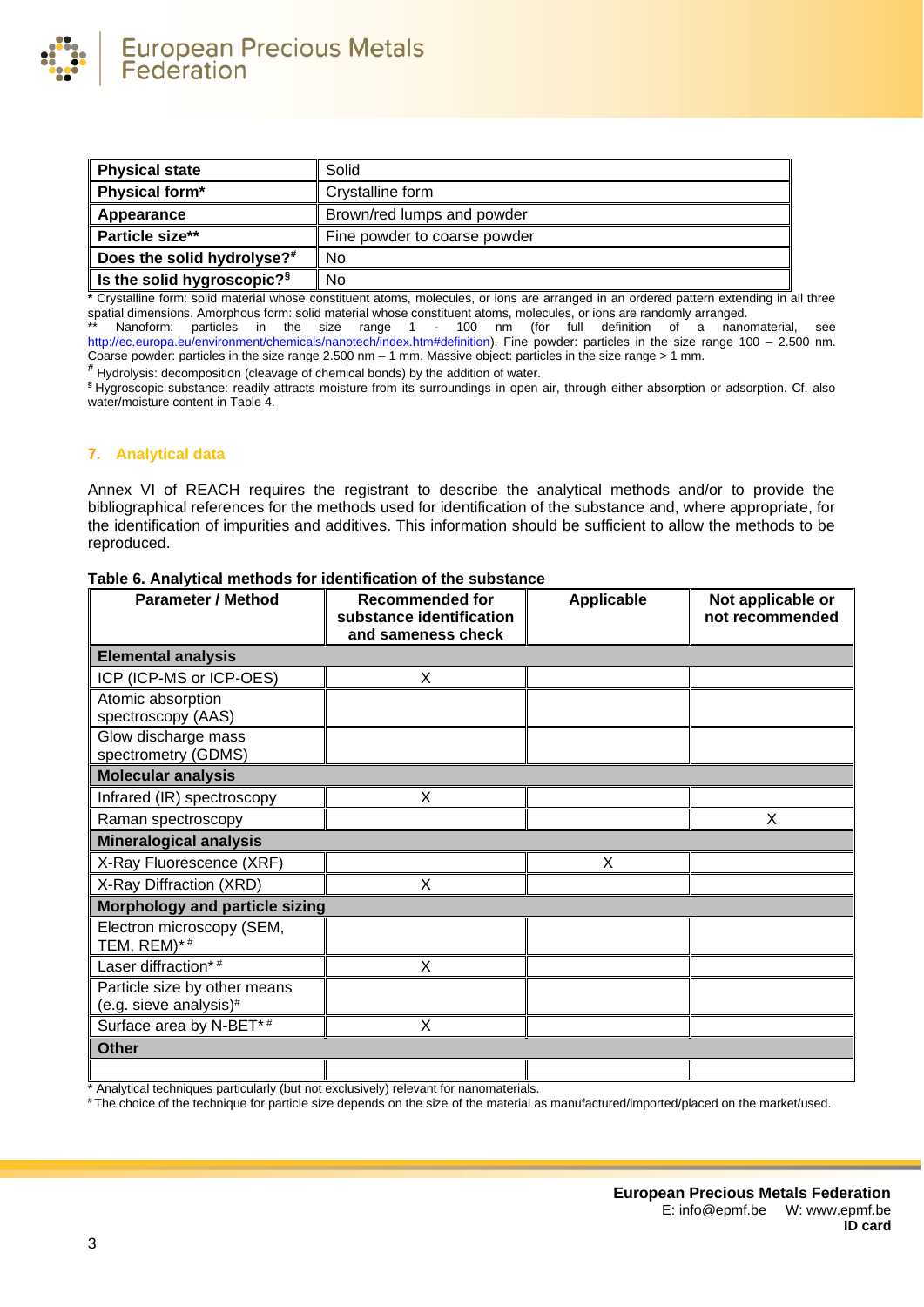

### **8. Lead Registrant**

Johnson Matthey (United-Kingdom) volunteers to be the Lead Registrant for Diammonium hexachloropalladate. The EPMF will provide support to the Lead Registrant as laid down in the EPMF Agreement.

### **9. REACH Strategy**

The table below presents the overall Registration Strategy for Diammonium hexachloropalladate based on the information available to the EPMF by the date given above on the document.

The Registration Dossier will be prepared for the highest substance status (information requirements associated to a substance or Article 10 Registration being higher than an intermediate handled under strictly controlled conditions or Article 17 or 18 one) and associated tonnage band.

The recap below therefore reflects the scope of work of the EPMF for Diammonium hexachloropalladate and sets the minimum and maximum set of information that will be gathered and/or produced when preparing the Registration Dossier for Diammonium hexachloropalladate as described in this ID Card.

If higher information requirements are necessary, these can be included in the Registration dossier (if EPMF is made aware of these additional requirements in-time) as an update to the already submitted dossier.

| ltem                            | <b>Description</b>                                                                                                                                                                                                     |  |
|---------------------------------|------------------------------------------------------------------------------------------------------------------------------------------------------------------------------------------------------------------------|--|
| <b>REACH category</b>           | Mono-constituent                                                                                                                                                                                                       |  |
| <b>Highest status</b>           | Non-SCC intermediate                                                                                                                                                                                                   |  |
| <b>Highest tonnage band</b>     | $10 - 100$ t/a                                                                                                                                                                                                         |  |
| <b>Information requirements</b> | Available / Existing + Annex VII + Annex VIII                                                                                                                                                                          |  |
| <b>Existing classification*</b> | Acute Tox. 4 (H302) (oral)<br><b>Skin Irrit. 2 (H315)</b><br>Eye Dam. 1 (H318)<br><b>Skin Sens. 1B (H317)</b><br>Aquatic acute 1 (H400)<br>Aquatic chronic 1 (H410)<br><b>Acute M-factor 10</b><br>Chronic M-factor 10 |  |
| <b>Registration deadline</b>    | 2018                                                                                                                                                                                                                   |  |

|  | Table 7. REACH strategy for the substance (basis for REACH Registration preparation) |  |
|--|--------------------------------------------------------------------------------------|--|
|--|--------------------------------------------------------------------------------------|--|

\*For the pure form, as in the REACH registration dossier

#### **10. Scope of the Registration Dossier**

The uses included in this Registration Dossier are listed on the [EPMF website.](https://www.epmf.be/)